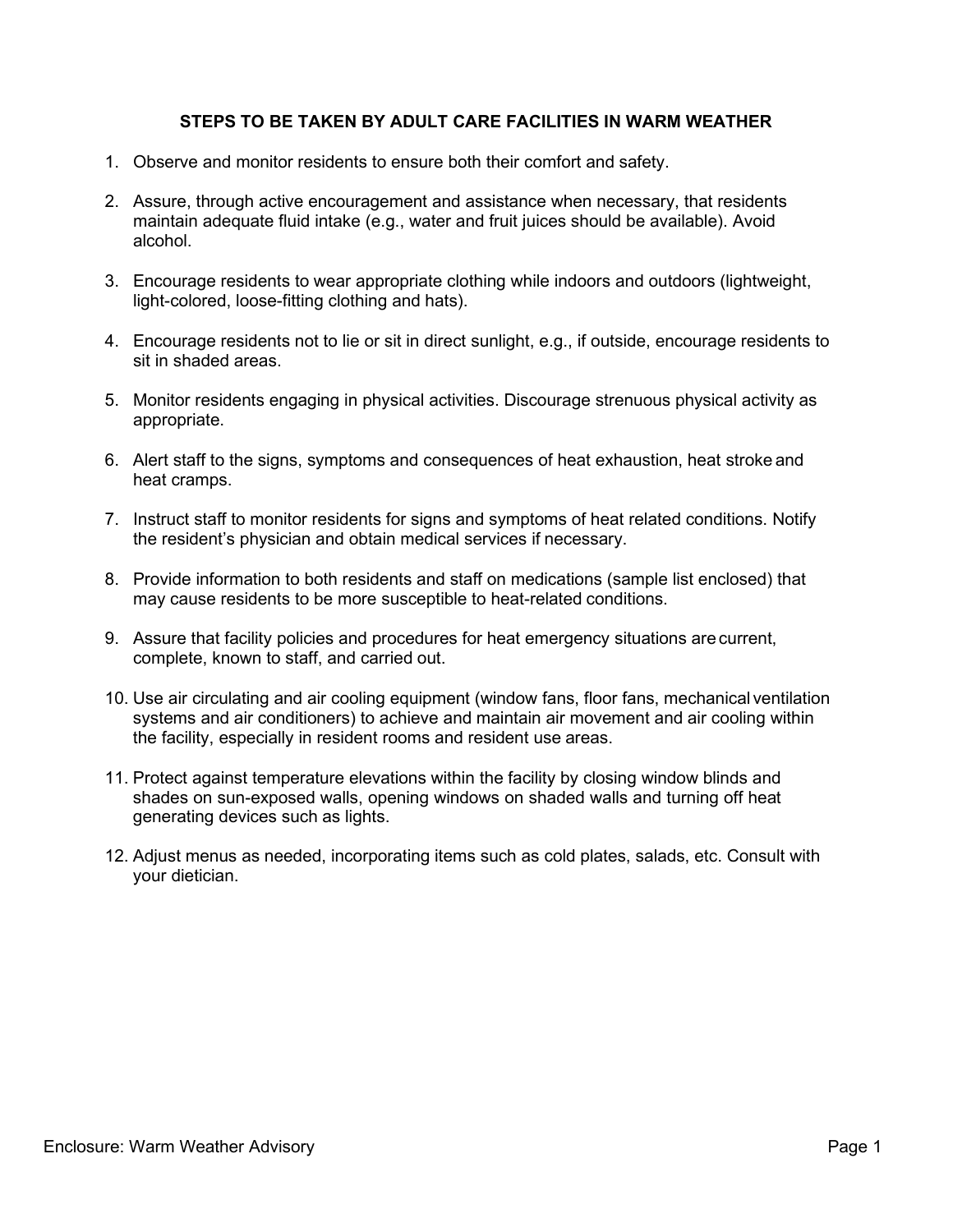| <b>Heat-Related Illness</b>     | <b>Signs &amp; Symptoms</b>                                                                                                                                                                                                                                                                                                                                 | <b>Management</b>                                                                                                                                                                                                                                                                                                                                                                                                                                                                    |
|---------------------------------|-------------------------------------------------------------------------------------------------------------------------------------------------------------------------------------------------------------------------------------------------------------------------------------------------------------------------------------------------------------|--------------------------------------------------------------------------------------------------------------------------------------------------------------------------------------------------------------------------------------------------------------------------------------------------------------------------------------------------------------------------------------------------------------------------------------------------------------------------------------|
| <b>Heat Exhaustion</b>          | Gradual weakness, nausea,<br>anxiety, excess sweating,<br>headache, dizziness, or fainting.<br>May lead to loss of<br>consciousness and/or circulatory<br>failure. Skin is pale, grayish and<br>clammy. May show irritability or<br>change in behavior; low or<br>normal temperature; slightly low<br>blood pressure; cramps in the<br>abdomen/ arms/ legs. | Move resident to a cooler place and<br>encourage rest. Lay the resident<br>down and elevate the legs and feet<br>slightly. Loosen or remove<br>resident's clothing and apply wet<br>cloths, such as towels or sheets. If<br>the resident is conscious, give cool<br>water to drink. Make sure the<br>resident drinks slowly. Give a half<br>glass of cool water (not iced) every<br>15 minutes. Monitor the resident<br>carefully. Heat exhaustion can<br>quickly become heatstroke. |
| Heat Stroke (Serious Emergency) | Headache, weakness, agitation,<br>confusion, seizures, lethargy, or<br>sudden loss of consciousness.<br>Hot, red, dry skin with little<br>sweating; very high temperature<br>(above 105 degrees); hard, rapid<br>pulse; rapid, shallow breathing.                                                                                                           | Immediately call 911 or<br>paramedics. Remove resident's<br>clothing and cool skin by wrapping<br>or immersing in cold water or ice.                                                                                                                                                                                                                                                                                                                                                 |
| <b>Heat Cramps</b>              | Severe cramps and spasms in<br>the arms, legs and/or abdomen;<br>mild nausea; perspiration. Skin<br>may be hot and dry or cool and<br>clammy depending on the<br>humidity. The muscles feel like<br>hard knots. Resident may have<br>pale skin.                                                                                                             | Move resident to a cooler place and<br>encourage rest.<br>Lightly stretch the effected muscle<br>and replenish fluids.<br>Provide half glass of cool water<br>every 15 minutes. Do not give<br>liquids with alcohol or caffeine in<br>them as they can cause further<br>dehydration, making the conditions<br>worse.                                                                                                                                                                 |

# **SYMPTOMS OF HEAT-RELATED CONDITIONS AND MANAGEMENT**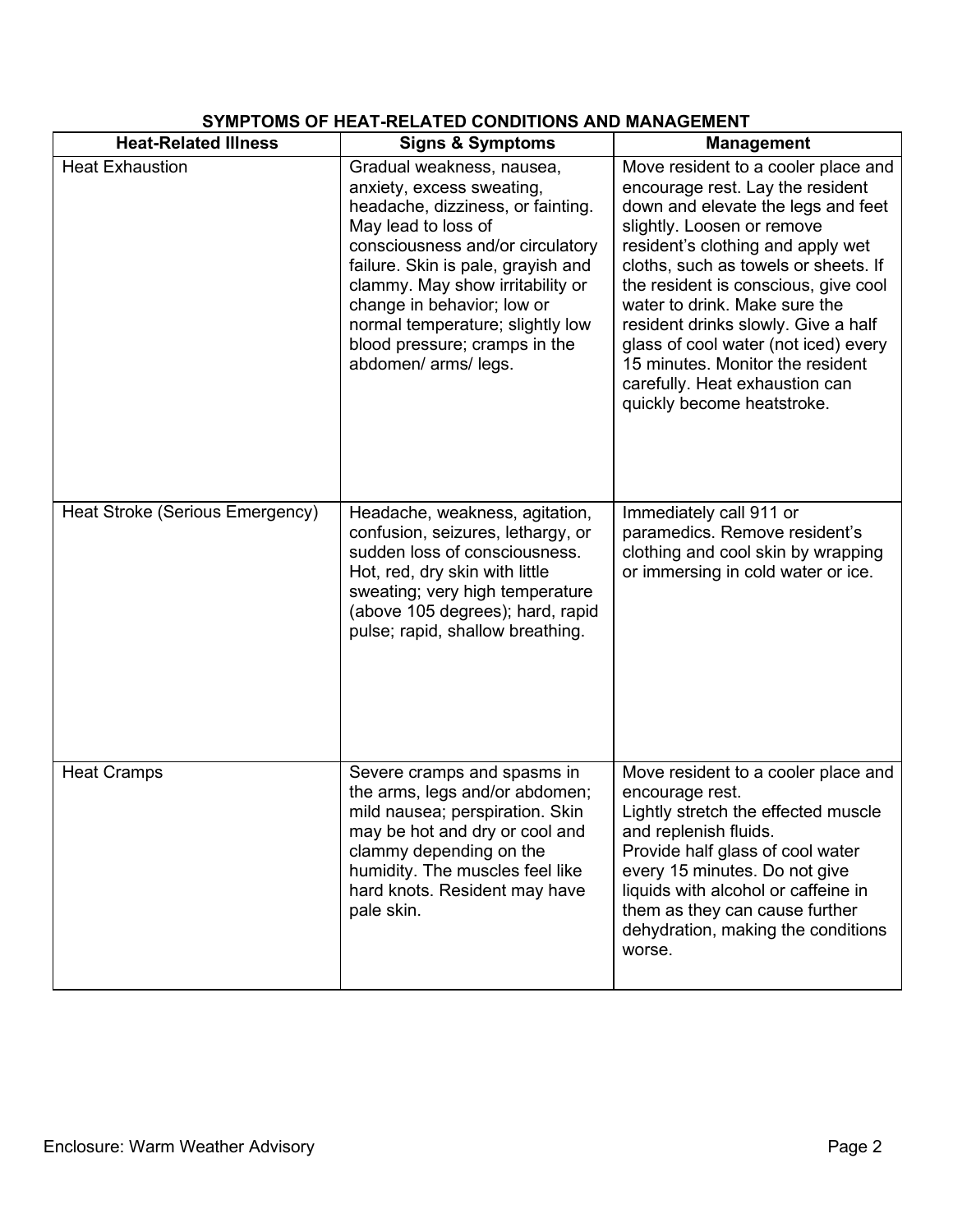### **RESIDENTS TAKING THE FOLLOWING MEDICATIONS MAY HAVE ADDED SENSITIVITY TO HEAT AND OTHER CONDITIONS (Not all inclusive)**

| Antibiotics      | Tetracyclines, sulfa drugs, quinolones (Cipro, Noroxin, etc.) |
|------------------|---------------------------------------------------------------|
|                  |                                                               |
| Anticholinergics | Atropine, Benadryl, Cogentin, Ditropan, Donnatol              |
| Antidepressants  | Elavil, Tofranil, Zoloft                                      |
| Antipsychotics   | Haldol, Mellaril, Navane, Risperdal                           |
| <b>Diuretics</b> | Hydrochlorothiazide (HCTZ), Lasix                             |
| Potassium        | K Dur, Micro K                                                |
| Supplements      |                                                               |
| <b>Steroids</b>  | Decadron, Prednisone                                          |
| Cardiotonics     | Lanoxin (Digoxin)                                             |
| Antispasmodics   | Dicyclomine                                                   |

#### **ANTIDEPRESSANT DRUGS**

| <b>Generic</b>        | <b>Brand</b>              |
|-----------------------|---------------------------|
| Amitriptyline         | Elavil                    |
| Amoxapine             | Ascendin                  |
| Bupropion             | Wellbutrin, Wellbutrin SR |
| Citalopram            | Celexa                    |
| Clomipramine          | Anafranil                 |
| Desipramine           | Norpramine                |
| Doxepin               | Sinequan                  |
| <b>Duloxetine</b>     | Cymbalta                  |
| Escitalopram          | Lexapro                   |
| Fluoxetine            | Prozac, Prozac weekly     |
| Fluoxetine/Olanzapine | Symbyax                   |
| Fluvoxamine           | Luvox                     |
| Imipramine            | Tofranil                  |
| Maprotiline           | Ludiomil                  |
| Mirtazapine           | Remeron, Remeron Sol Tab  |
| Nefazodone            | Serzone                   |
| Nortriptyline         | Pamelor, Aventyl HCL      |
| Paroxetine            | Paxil                     |
| Phenelzine            | Nardil                    |
| Protriptyline         | Vivactil                  |
| Sertraline            | Zoloft                    |
| Tranylcypromine       | Parnate                   |
| Trazodone             | Desyrel                   |
| Trimipramine          | Surmontil                 |
| Venlafaxine           | <b>Effexor Effexor XR</b> |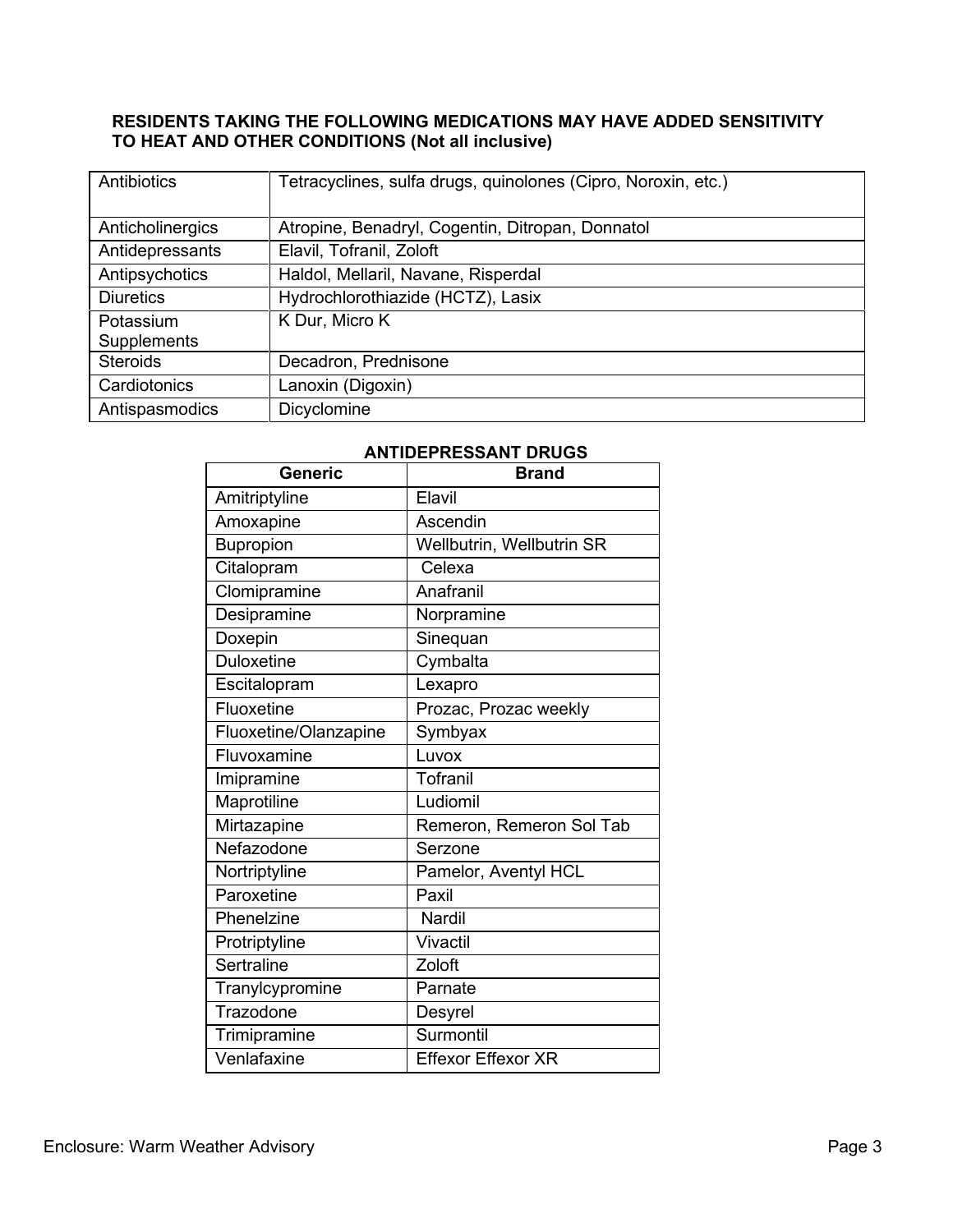#### **MOOD STABILIZER DRUGS**

| <b>Generic</b>         | Brand (mg/ml)                                                     |
|------------------------|-------------------------------------------------------------------|
| Lithium carbonate      | Lithobid                                                          |
|                        | <b>Eskalith</b>                                                   |
|                        | <b>Eskalith CR</b>                                                |
| <b>Lithium Citrate</b> | $C$ ibalith $-$ S                                                 |
| <b>Valproic Acid</b>   | Depakene                                                          |
| Divalproex sodium      | Depakote (dr)<br>Depakote (ER)<br><b>Depakote Sprinkles</b>       |
| Carbamazepine          | Tegretol<br><b>Tegretol XR</b><br>Tegretol chew<br>Carbatrol (er) |
| Gabapentin             | <b>Neurontin</b>                                                  |
| Lamotrigine            | Lamictal                                                          |
| Topiramate             | Topamax                                                           |

## **CONVENTIONAL ANTIPSYCHOTIC DRUGS**

| <b>Generic</b>   | <b>Brand</b>                |
|------------------|-----------------------------|
| Chlorpromazine   | Thorazine                   |
| Fluphenazine     | Prolixin                    |
| Haloperidol      | Haldol                      |
| Loxapine         | Loxitane                    |
| Mesoridazine     | Serentil                    |
| Molidone         | Moban                       |
| Perphenazine     | Trilafon                    |
| Thioridazine     | Mellaril                    |
| Thiothixene      | Navane                      |
| Trifluoperazine  | Stelazine                   |
| Prochlorperazine | Compazine                   |
| Triavil          | Amitriptyline/ perphenazine |

## **Long Acting Antipsychotics**

**Fluphenazine (Prolixin) decanoate Haloperidol (Haldol) decanoate Risperidone (Risperdal Consta)**